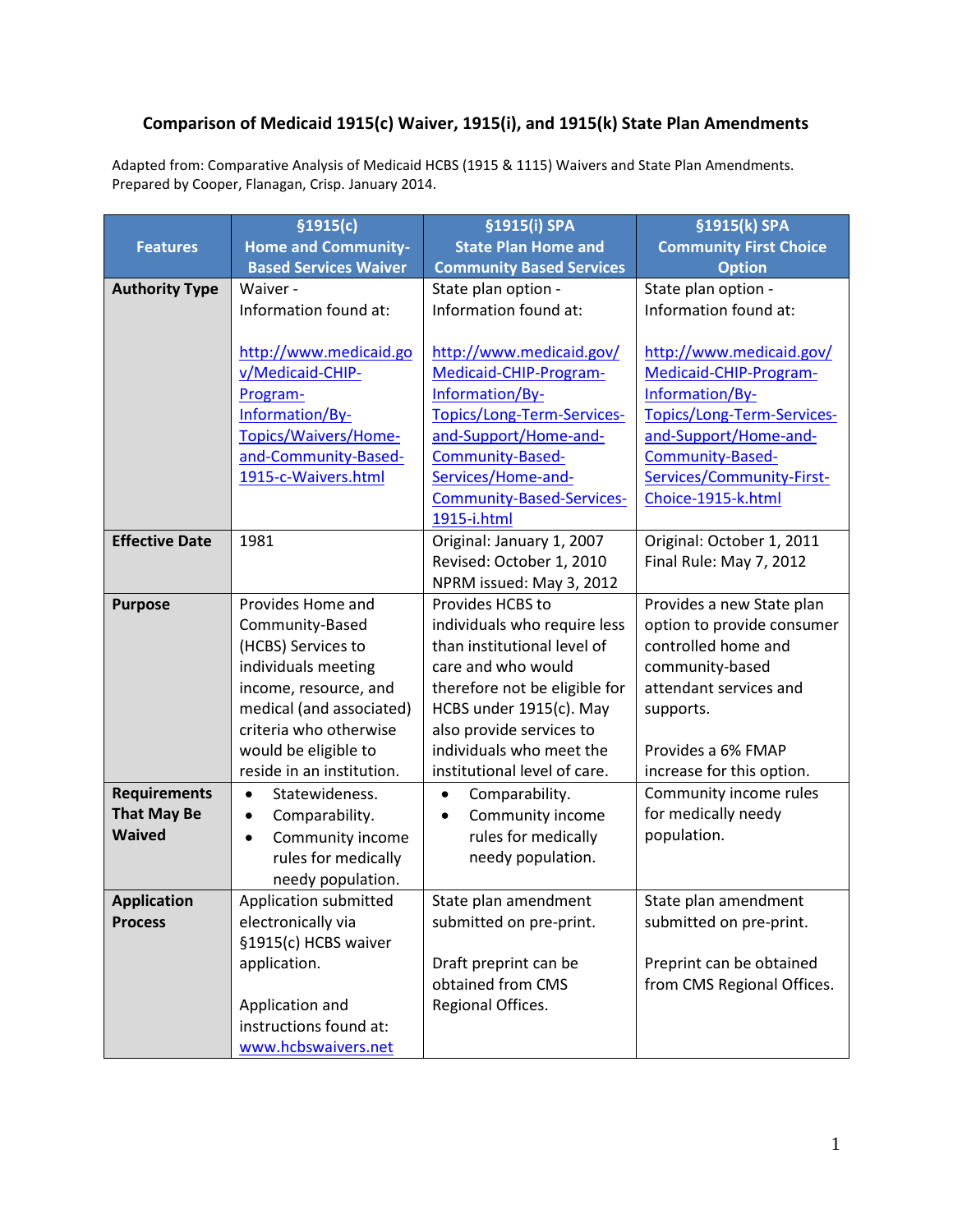|                       | \$1915(c)                                        | §1915(i) SPA                                              | §1915(k) SPA                                          |
|-----------------------|--------------------------------------------------|-----------------------------------------------------------|-------------------------------------------------------|
| <b>Features</b>       | <b>Home and Community-</b>                       | <b>State Plan Home and</b>                                | <b>Community First Choice</b>                         |
|                       | <b>Based Services Waiver</b>                     | <b>Community Based Services</b>                           | <b>Option</b>                                         |
| <b>Approval</b>       | Initial application: 3 years.                    | One-time approval.                                        | One-time approval.                                    |
| <b>Duration</b>       | Renewal: 5 years.                                |                                                           |                                                       |
|                       |                                                  | Changes must be submitted                                 | Changes must be submitted                             |
|                       |                                                  | to CMS and approved.                                      | to CMS and approved.                                  |
|                       |                                                  |                                                           |                                                       |
|                       |                                                  | If using targeting option,                                |                                                       |
|                       |                                                  | renewal every 5 years.                                    |                                                       |
| <b>Reporting</b>      | Annual reports.                                  | Annual reports.                                           | Annual reports on                                     |
|                       |                                                  |                                                           | expenditures and utilization<br>and quality measures. |
| <b>Administration</b> | Administered by the                              | Administered by the Single                                | Administered by the Single                            |
| & Operation           | <b>Single State Medicaid</b>                     | <b>State Medicaid Agency</b>                              | <b>State Medicaid Agency</b>                          |
|                       | Agency (SSMA).                                   | (SSMA).                                                   | (SSMA).                                               |
|                       |                                                  |                                                           |                                                       |
|                       | May be operated by                               | May be operated by                                        |                                                       |
|                       | another state agency                             | another state agency under                                |                                                       |
|                       | under an interagency                             | an interagency agreement                                  |                                                       |
|                       | agreement or                                     | or memorandum of                                          |                                                       |
|                       | memorandum of                                    | understanding.                                            |                                                       |
|                       | understanding.                                   |                                                           |                                                       |
| Provider              | Required between                                 | Required between                                          | Required between                                      |
| <b>Agreements</b>     | providers and the SSMA.                          | providers and the SSMA.                                   | providers and the SSMA.                               |
|                       |                                                  |                                                           |                                                       |
|                       | Delegation allowed to a<br>provider agency under | Delegation allowed to a                                   |                                                       |
|                       | the Organized Health                             | provider agency under the<br><b>Organized Health Care</b> |                                                       |
|                       | Care Delivery System or                          | Delivery System or Provider                               |                                                       |
|                       | Provider of Financial                            | of Financial Management                                   |                                                       |
|                       | Management Services.                             | Services. Requires written                                |                                                       |
|                       | Requires written                                 | specification of delegated                                |                                                       |
|                       | specification of                                 | activity.                                                 |                                                       |
|                       | delegated activity.                              |                                                           |                                                       |
| <b>Medicaid</b>       | May use institutional                            | All individuals eligible for                              | Individuals eligible for                              |
| Eligibility           | income and resource                              | Medicaid under the State                                  | Medicaid under the State                              |
|                       | rules for the medically                          | plan up to 150% of Federal                                | plan up to 150% of Federal                            |
|                       | needy (institutional                             | Poverty Level.                                            | Poverty Level.                                        |
|                       | deeming).                                        |                                                           |                                                       |
|                       |                                                  | May include special income                                | Individuals with income                               |
|                       | May include the special                          | group of individuals with                                 | greater than 150% of the                              |
|                       | income group of                                  | income up to 300% SSI.                                    | FPL may use the                                       |
|                       | individuals with income                          | Individuals must be eligible                              | institutional deeming rules.                          |
|                       | up to 300% of SSI.                               | for HCBS under a $§1915(c)$ ,                             |                                                       |
|                       |                                                  | (d), or (e) waiver or §1115                               |                                                       |
|                       |                                                  | demonstration program.                                    |                                                       |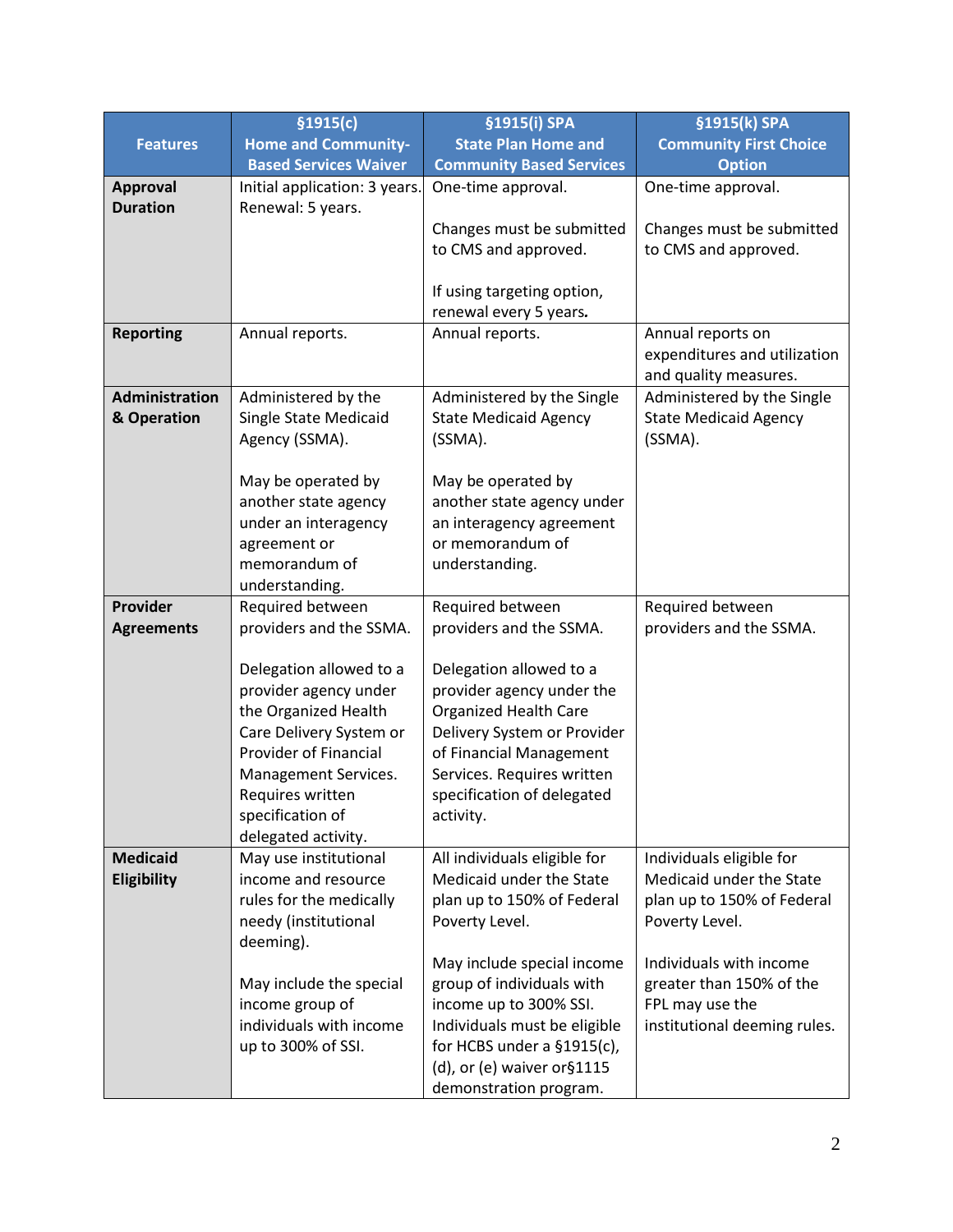|                                             | \$1915(c)                                                                                                                                                                                                                                                                                                    | §1915(i) SPA                                                                             | §1915(k) SPA                                                                                                                                                                                                                                                                                                                                                                                                                                                                           |
|---------------------------------------------|--------------------------------------------------------------------------------------------------------------------------------------------------------------------------------------------------------------------------------------------------------------------------------------------------------------|------------------------------------------------------------------------------------------|----------------------------------------------------------------------------------------------------------------------------------------------------------------------------------------------------------------------------------------------------------------------------------------------------------------------------------------------------------------------------------------------------------------------------------------------------------------------------------------|
| <b>Features</b>                             | <b>Home and Community-</b>                                                                                                                                                                                                                                                                                   | <b>State Plan Home and</b>                                                               | <b>Community First Choice</b>                                                                                                                                                                                                                                                                                                                                                                                                                                                          |
|                                             | <b>Based Services Waiver</b>                                                                                                                                                                                                                                                                                 | <b>Community Based Services</b>                                                          | <b>Option</b>                                                                                                                                                                                                                                                                                                                                                                                                                                                                          |
| <b>Other Eligibility</b><br><b>Criteria</b> | Must meet institutional<br>level of care.                                                                                                                                                                                                                                                                    | For the 300% of SSI income<br>group, must be eligible for<br>HCBS under a §1915(c), (d), | Individuals must meet<br>institutional level of care.                                                                                                                                                                                                                                                                                                                                                                                                                                  |
|                                             |                                                                                                                                                                                                                                                                                                              | or (e) waiver or §1115<br>demonstration program.                                         | May include the special<br>income group and receiving<br>at least one §1915(c) HCBS<br>waiver service per month.                                                                                                                                                                                                                                                                                                                                                                       |
| <b>Public Input</b>                         | <b>CMS encourages States</b><br>to obtain public input<br>into the development of<br>the waiver. While States<br>are not required to<br>obtain public input other<br>than through the state<br><b>Medicaid Advisory</b><br>Committee, soliciting the<br>views of affected parties<br>is a positive practice. | Proposed regulation is<br>silent.                                                        | Must create a Development<br>and Implementation<br>Council that includes a<br>majority of members with<br>disabilities, elderly<br>individuals, and their<br>representatives. State must<br>consult and collaborate<br>with the Council when<br>developing and<br>implementing a State Plan<br>amendment to provide<br>HCBS attendant services.                                                                                                                                        |
| <b>Target Groups</b>                        | Aged or disabled.<br>$\bullet$<br>Intellectually<br>$\bullet$<br>disabled or<br>developmentally<br>disabled.<br>Mentally ill (ages 22-<br>٠<br>64).<br>Any subgroup of the<br>above.                                                                                                                         | May define and limit the<br>target group(s) served.                                      | No targeting. Services must<br>be provided on a statewide<br>basis, in a manner that<br>provides such services and<br>supports in the most<br>integrated setting<br>appropriate to the<br>individual's needs, and<br>without regard to the<br>individual's age, type or<br>nature of disability, severity<br>of disability, or the form of<br>home and community-<br>based attendant services<br>and supports that the<br>individual requires in order<br>to lead an independent life. |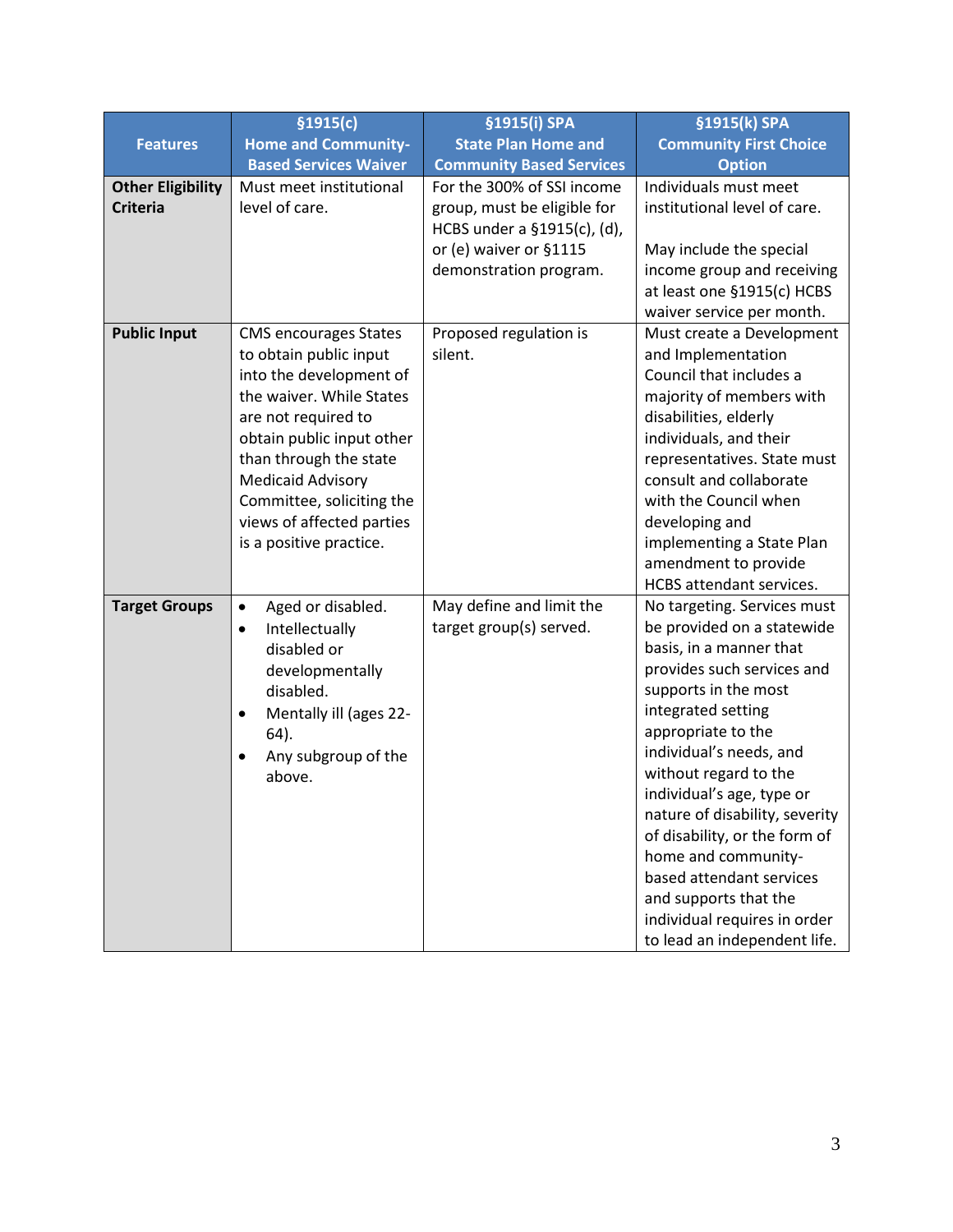|                     | \$1915(c)                                    | §1915(i) SPA                               | §1915(k) SPA                                    |
|---------------------|----------------------------------------------|--------------------------------------------|-------------------------------------------------|
| <b>Features</b>     | <b>Home and Community-</b>                   | <b>State Plan Home and</b>                 | <b>Community First Choice</b>                   |
|                     | <b>Based Services Waiver</b>                 | <b>Community Based Services</b>            | <b>Option</b>                                   |
| <b>Other Unique</b> | None.                                        | Multiple State plan                        | MOE requirement for 1st                         |
| <b>Requirements</b> |                                              | amendments covering                        | fiscal year for services                        |
|                     | <b>Cannot cover:</b>                         | different target groups                    | provided under §1115,                           |
|                     | Room & board costs                           | permitted.                                 | §1905(a), and §1915, of the                     |
|                     | except for allowable<br>transition services. |                                            | Act.                                            |
|                     |                                              | Cannot cover:<br>Room & board costs except | Must establish & consult                        |
|                     | Special education and                        | for allowable transition                   | with a Development &                            |
|                     | related services provided                    | services.                                  | <b>Implementation Council</b>                   |
|                     | under IDEA that are                          |                                            | with majority                                   |
|                     | education related only &                     | Special education and                      | representation from                             |
|                     | vocational services                          | related services provided                  | consumers.                                      |
|                     | provided under Rehab                         | under IDEA that are                        |                                                 |
|                     | Act of 1973.                                 | education related only &                   | <b>Cannot cover:</b>                            |
|                     |                                              | vocational services                        | Certain assistive devices &                     |
|                     |                                              | provided under Rehab Act                   | assistive technology                            |
|                     |                                              | of 1973.                                   | services; medical supplies &                    |
|                     |                                              |                                            | equipment, home                                 |
|                     |                                              |                                            | modifications.                                  |
|                     |                                              |                                            | Room & board costs except                       |
|                     |                                              |                                            | for allowable transition                        |
|                     |                                              |                                            | services.                                       |
|                     |                                              |                                            |                                                 |
|                     |                                              |                                            | Special education and                           |
|                     |                                              |                                            | related services provided                       |
|                     |                                              |                                            | under IDEA that are                             |
|                     |                                              |                                            | education related only &                        |
|                     |                                              |                                            | vocational services                             |
|                     |                                              |                                            | provided under Rehab Act                        |
|                     |                                              |                                            | of 1973.                                        |
|                     |                                              |                                            |                                                 |
|                     |                                              |                                            | <b>Increased FMAP</b><br>§1915(k)(2) of the Act |
|                     |                                              |                                            | provides that States                            |
|                     |                                              |                                            | offering this option to                         |
|                     |                                              |                                            | eligible individuals during a                   |
|                     |                                              |                                            | fiscal year quarter occurring                   |
|                     |                                              |                                            | on or after October 1, 2011                     |
|                     |                                              |                                            | will be eligible for a 6                        |
|                     |                                              |                                            | percentage point increase                       |
|                     |                                              |                                            | in the Federal medical                          |
|                     |                                              |                                            | assistance percentage                           |
|                     |                                              |                                            | (FMAP).                                         |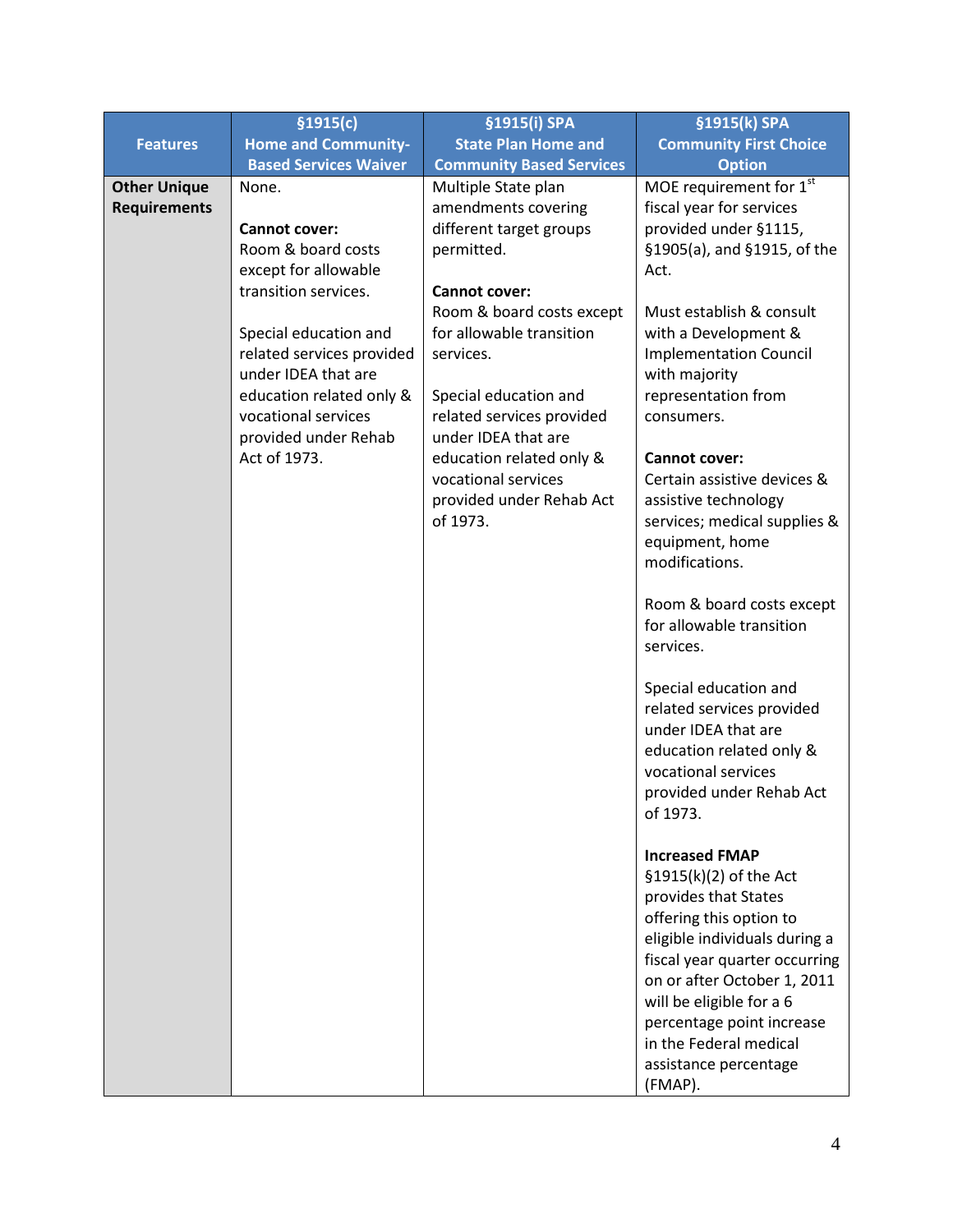|                       | \$1915(c)                                      | §1915(i) SPA                     | §1915(k) SPA                                            |
|-----------------------|------------------------------------------------|----------------------------------|---------------------------------------------------------|
| <b>Features</b>       | <b>Home and Community-</b>                     | <b>State Plan Home and</b>       | <b>Community First Choice</b>                           |
|                       | <b>Based Services Waiver</b>                   | <b>Community Based Services</b>  | <b>Option</b>                                           |
| Limits on             | Allowed.                                       | Not allowed.                     | Not allowed.                                            |
| <b>Numbers</b>        |                                                |                                  |                                                         |
| <b>Served</b>         |                                                |                                  |                                                         |
|                       |                                                |                                  |                                                         |
| <b>Waiting Lists</b>  | Allowed.                                       | Not allowed.                     | Not allowed.                                            |
|                       |                                                |                                  |                                                         |
| <b>Combining</b>      | Combining service                              | States may combine service       | States may combine service                              |
| <b>Service</b>        | populations is limited to:                     | populations.                     | populations.                                            |
| <b>Populations</b>    | 1) Aged/Disabled.                              |                                  |                                                         |
|                       | 2) Intellectually Disabled                     |                                  |                                                         |
|                       | or Developmentally<br>Disabled.                |                                  |                                                         |
|                       | 3) Mentally III.                               |                                  |                                                         |
|                       | 4) Any subgroup of the                         |                                  |                                                         |
|                       | above.                                         |                                  |                                                         |
| Caps on               | Allowed.                                       | May determine process for        | May determine process for                               |
| <b>Individual</b>     |                                                | setting individual budgets       | setting individual budgets                              |
| <b>Resource</b>       |                                                | for participant-directed         | for participant-directed                                |
| <b>Allocations or</b> |                                                | services.                        | services.                                               |
| <b>Budgets</b>        |                                                |                                  |                                                         |
| <b>Allowable</b>      | <b>Statutory Services:</b>                     | See §1915(c) services.           | <b>MUST COVER:</b>                                      |
| <b>Services</b>       | Case management<br>$\bullet$                   |                                  | Assistance w/ ADLs,<br>$\bullet$                        |
|                       | services.                                      | Includes both §1915(c)           | IADLs, & health related                                 |
|                       | Homemaker/home<br>$\bullet$                    | statutory services and           | tasks.                                                  |
|                       | health aide services                           | "other" category of              | Acquisition,<br>$\bullet$                               |
|                       | & personal care                                | services.                        | maintenance &                                           |
|                       | services.                                      |                                  | enhancement of skills                                   |
|                       | Adult day health                               | Settings where individuals       | necessary for individual                                |
|                       | services.                                      | live must comport with           | to accomplish ADLs,                                     |
|                       | Habilitation services.                         | community character<br>guidance. | IADLs, & health-related                                 |
|                       | Respite care.                                  |                                  | tasks.                                                  |
|                       | "Other services                                |                                  | Back-up systems or<br>$\bullet$<br>mechanisms to ensure |
|                       | requested by State                             |                                  | continuity of services &                                |
|                       | as Secretary may                               |                                  | supports.                                               |
|                       | approve."                                      |                                  | Voluntary training on<br>$\bullet$                      |
|                       | Day treatment or<br>$\bullet$<br>other partial |                                  | how to select, manage                                   |
|                       | hospitalization                                |                                  | and dismiss staff.                                      |
|                       | services.                                      |                                  |                                                         |
|                       | Psychosocial<br>$\bullet$                      |                                  | <b>MAY COVER</b>                                        |
|                       | rehabilitation                                 |                                  | <b>Fiscal Management</b><br>$\bullet$                   |
|                       | services.                                      |                                  | Services                                                |
|                       | Clinic services.                               |                                  | Transition costs such as<br>$\bullet$                   |
|                       | For individuals with                           |                                  | rent and utility                                        |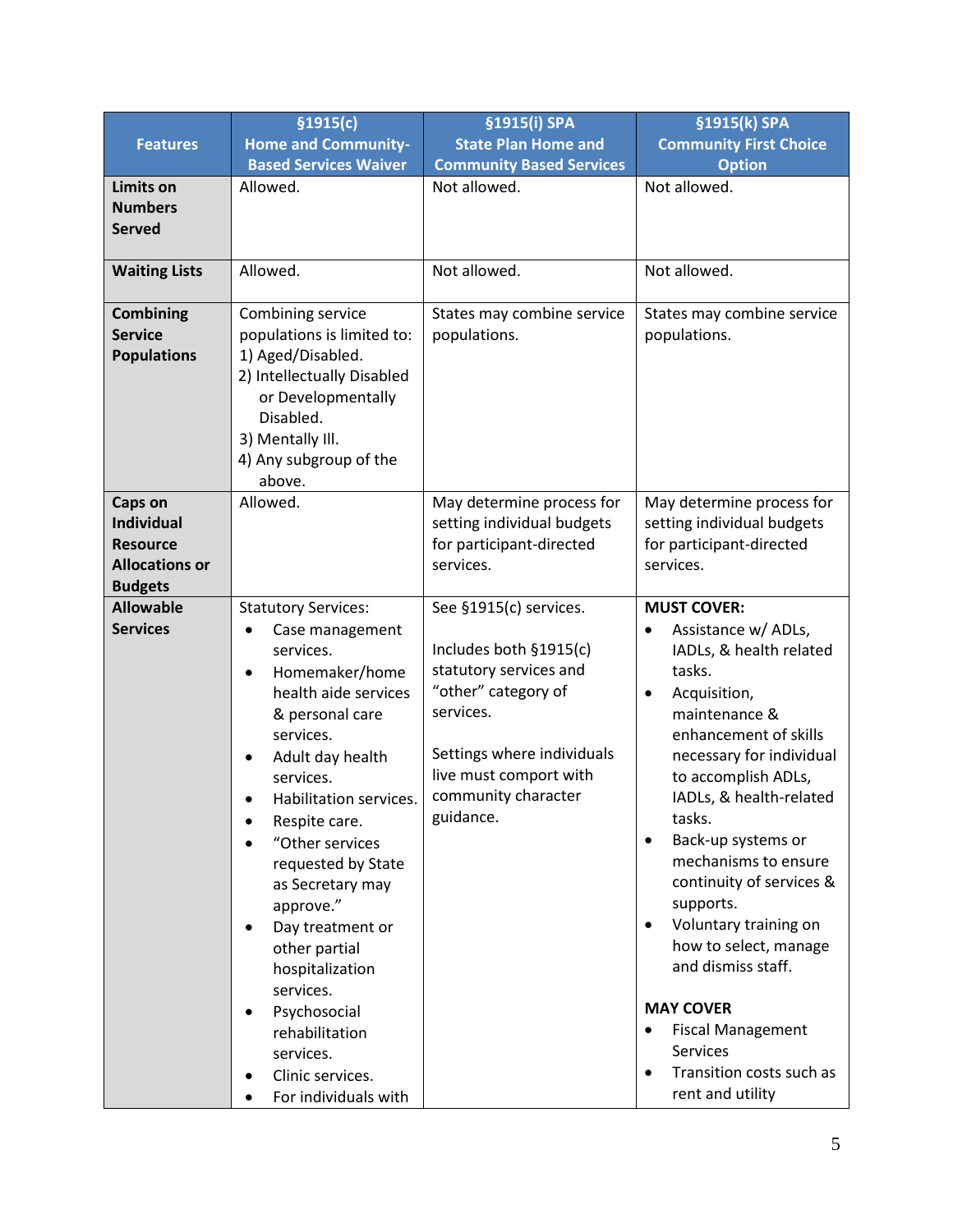|                                                 | \$1915(c)                                                                                                              | §1915(i) SPA                          | §1915(k) SPA                                                                                                                                                                                                                                                                                                                                                                                                                                                                                                                                                                                                                                                                                     |
|-------------------------------------------------|------------------------------------------------------------------------------------------------------------------------|---------------------------------------|--------------------------------------------------------------------------------------------------------------------------------------------------------------------------------------------------------------------------------------------------------------------------------------------------------------------------------------------------------------------------------------------------------------------------------------------------------------------------------------------------------------------------------------------------------------------------------------------------------------------------------------------------------------------------------------------------|
| <b>Features</b>                                 | <b>Home and Community-</b>                                                                                             | <b>State Plan Home and</b>            | <b>Community First Choice</b>                                                                                                                                                                                                                                                                                                                                                                                                                                                                                                                                                                                                                                                                    |
|                                                 | <b>Based Services Waiver</b>                                                                                           | <b>Community Based Services</b>       | <b>Option</b>                                                                                                                                                                                                                                                                                                                                                                                                                                                                                                                                                                                                                                                                                    |
| <b>Allowable</b><br><b>Services</b><br>(cont'd) | chronic mental illness.<br>Settings where<br>individuals live must<br>comport with<br>community character<br>guidance. |                                       | deposits, 1st month's<br>rental and utilities,<br>bedding, basic, kitchen<br>supplies, and other<br>necessities linked to an<br>assessed need for an<br>individual to transition<br>from a NF, institution<br>for mental diseases, or<br>ICF-ID to a home &<br>community-based<br>setting where individual<br>resides.<br>Expenditures relating to<br>$\bullet$<br>a need identified in an<br>individual's person-<br>centered plan that<br>increases his/her<br>independence or<br>substitutes for human<br>assistance to the extent<br>the expenditures would<br>otherwise be made for<br>the human assistance.<br>Settings where individuals<br>live must comport with<br>community character |
| Provider                                        | Determined by state,                                                                                                   | Determined by state,                  | guidance.<br>Determined by state,                                                                                                                                                                                                                                                                                                                                                                                                                                                                                                                                                                                                                                                                |
| <b>Qualifications</b>                           | subject to CMS approval.                                                                                               | subject to CMS approval.              | subject to CMS approval.                                                                                                                                                                                                                                                                                                                                                                                                                                                                                                                                                                                                                                                                         |
| Participant-                                    | Allowed.                                                                                                               | Allowed.                              | Required.                                                                                                                                                                                                                                                                                                                                                                                                                                                                                                                                                                                                                                                                                        |
| directed                                        |                                                                                                                        |                                       |                                                                                                                                                                                                                                                                                                                                                                                                                                                                                                                                                                                                                                                                                                  |
| <b>Services</b>                                 |                                                                                                                        |                                       |                                                                                                                                                                                                                                                                                                                                                                                                                                                                                                                                                                                                                                                                                                  |
| <b>Hiring of</b>                                | Allowed at the State's                                                                                                 | Allowed at the State's                | Allowed at the State's                                                                                                                                                                                                                                                                                                                                                                                                                                                                                                                                                                                                                                                                           |
| <b>Legally</b>                                  | discretion.                                                                                                            | discretion.                           | discretion.                                                                                                                                                                                                                                                                                                                                                                                                                                                                                                                                                                                                                                                                                      |
| <b>Responsible</b>                              |                                                                                                                        |                                       |                                                                                                                                                                                                                                                                                                                                                                                                                                                                                                                                                                                                                                                                                                  |
| <b>Individuals</b>                              |                                                                                                                        |                                       |                                                                                                                                                                                                                                                                                                                                                                                                                                                                                                                                                                                                                                                                                                  |
| <b>Cash Payments</b><br>to Participants         | Direct cash payments<br>not permitted.                                                                                 | Direct cash payment not<br>permitted. | Direct cash payments are<br>permitted.                                                                                                                                                                                                                                                                                                                                                                                                                                                                                                                                                                                                                                                           |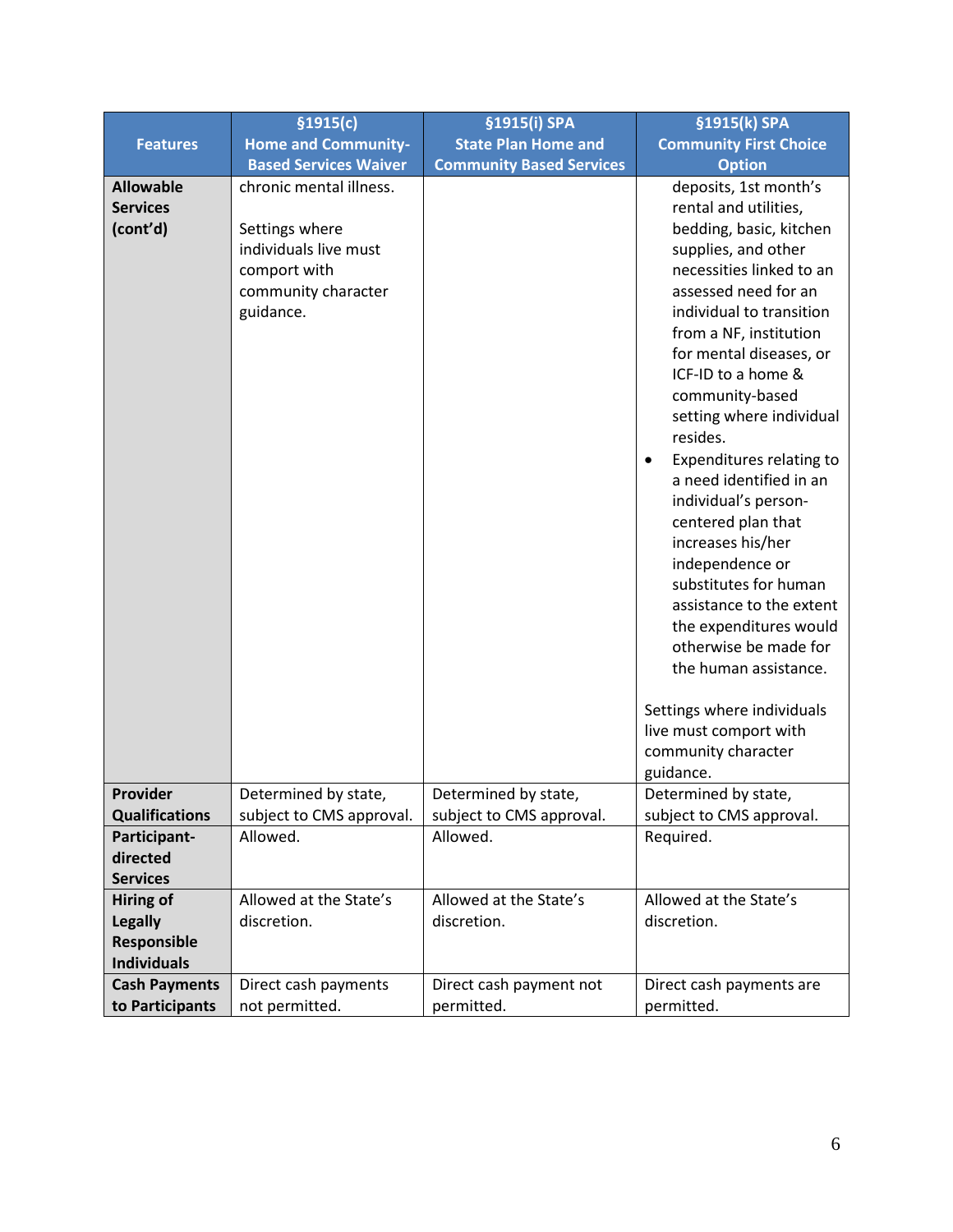|                                                                         | \$1915(c)                                                                                                                                                                         | §1915(i) SPA                                                                                                                                                                                                                                                                                                                                                                             | §1915(k) SPA                                                                                                                                                                                                                                                                                                                                                                                                                                                                                                                                                                                                                                      |
|-------------------------------------------------------------------------|-----------------------------------------------------------------------------------------------------------------------------------------------------------------------------------|------------------------------------------------------------------------------------------------------------------------------------------------------------------------------------------------------------------------------------------------------------------------------------------------------------------------------------------------------------------------------------------|---------------------------------------------------------------------------------------------------------------------------------------------------------------------------------------------------------------------------------------------------------------------------------------------------------------------------------------------------------------------------------------------------------------------------------------------------------------------------------------------------------------------------------------------------------------------------------------------------------------------------------------------------|
| <b>Features</b>                                                         | <b>Home and Community-</b>                                                                                                                                                        | <b>State Plan Home and</b>                                                                                                                                                                                                                                                                                                                                                               | <b>Community First Choice</b>                                                                                                                                                                                                                                                                                                                                                                                                                                                                                                                                                                                                                     |
|                                                                         | <b>Based Services Waiver</b>                                                                                                                                                      | <b>Community Based Services</b>                                                                                                                                                                                                                                                                                                                                                          | <b>Option</b>                                                                                                                                                                                                                                                                                                                                                                                                                                                                                                                                                                                                                                     |
| <b>Financial</b><br><b>Management</b><br><b>Services</b>                | Required if participant<br>direction is offered. May<br>be a waiver service, an<br>administrative function,<br>or performed directly by<br>the SSMA.                              | Required if participant<br>direction is offered. May be<br>covered as a service, an<br>administrative function, or<br>performed directly by the<br>SSMA.                                                                                                                                                                                                                                 | Required depending on<br>model of participant<br>direction. May be covered<br>as a service, an<br>administrative function, or<br>performed directly by the<br>SSMA.                                                                                                                                                                                                                                                                                                                                                                                                                                                                               |
| <b>Employer</b><br><b>Status for</b><br>Participant<br><b>Direction</b> | Participant may be the<br>employer of record<br>under a Fiscal/Employer<br>Agent model or the<br>entity may be the<br>employer of record<br>under an Agency with<br>Choice model. | Participant may be the<br>employer of record under a<br>Fiscal/Employer Agent<br>model or the entity may be<br>the employer of record<br>under an Agency with<br>Choice model.<br>Financial management<br>supports are required to<br>function as employer of<br>record when the individual<br>elects to exercise<br>supervisory responsibility<br>without employment<br>responsibility. | Agency Provider Model:<br>Services & supports<br>provided by entities under<br>contract or provider<br>agreement. Participant has<br>a significant role in the<br>selection and dismissal of<br>providers. Entity may<br>provide services directly<br>through their employees or<br>arrange for the provision of<br>services under the direction<br>of the individual receiving<br>services.<br>Self-Directed Model with<br>Service Budget: Service plan<br>and budget directed by the<br>individual and based on<br>functional needs<br>assessment. FMS must be<br>available (SSMA may<br>perform). Direct cash or<br>vouchers may also be used. |
|                                                                         |                                                                                                                                                                                   |                                                                                                                                                                                                                                                                                                                                                                                          | <b>Other Service Delivery</b><br>Model: States may propose<br>other models                                                                                                                                                                                                                                                                                                                                                                                                                                                                                                                                                                        |
| <b>Goods and</b><br><b>Services</b>                                     | Permitted as a waiver<br>service.                                                                                                                                                 | Permitted as a service.                                                                                                                                                                                                                                                                                                                                                                  | Permitted as a service.                                                                                                                                                                                                                                                                                                                                                                                                                                                                                                                                                                                                                           |
| <b>Direct Payment</b><br>of Providers                                   | Required (state has<br>options to meet this<br>requirement).                                                                                                                      | Required.                                                                                                                                                                                                                                                                                                                                                                                | Required.                                                                                                                                                                                                                                                                                                                                                                                                                                                                                                                                                                                                                                         |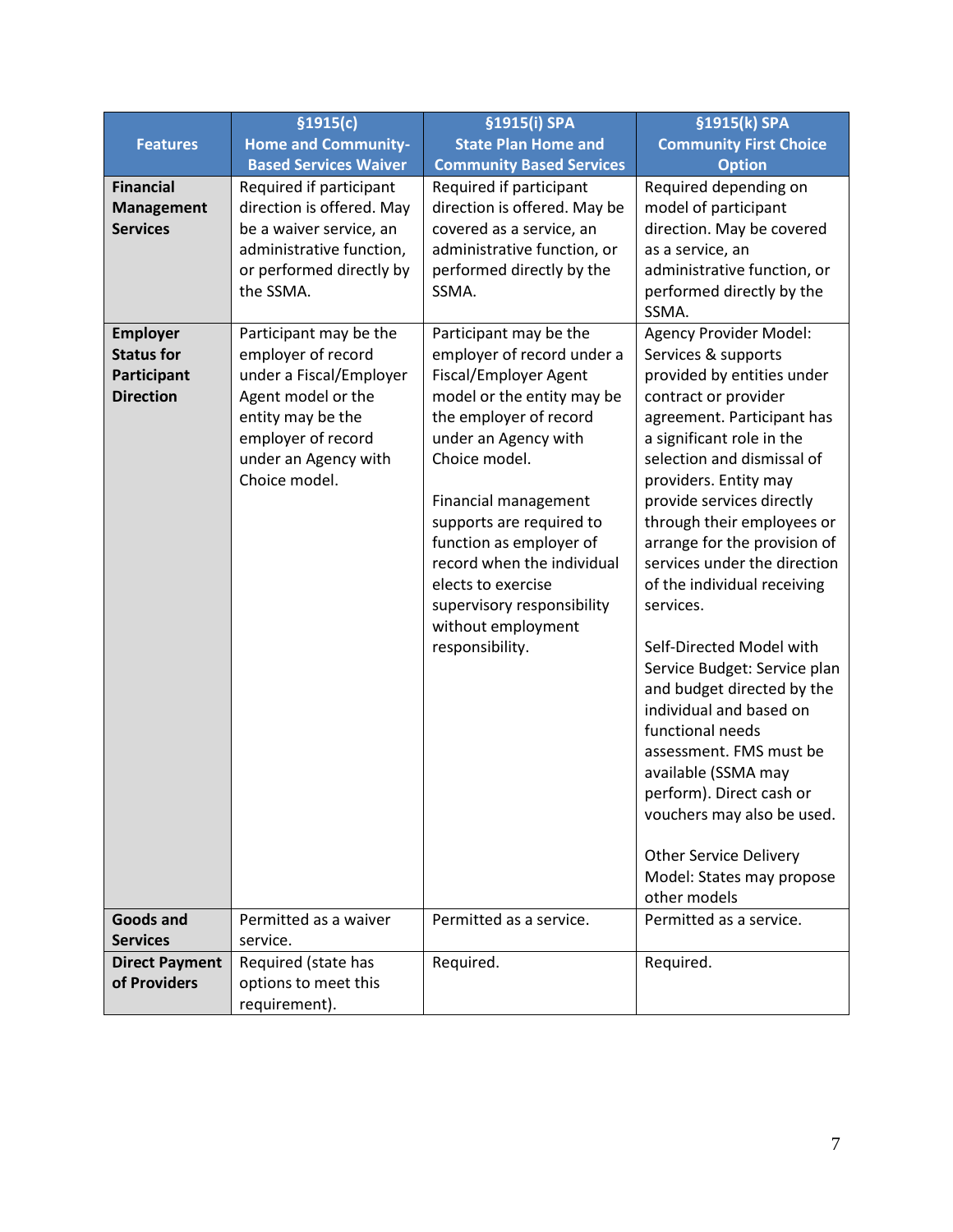|                     | \$1915(c)                    | §1915(i) SPA                    | §1915(k) SPA                                  |
|---------------------|------------------------------|---------------------------------|-----------------------------------------------|
| <b>Features</b>     | <b>Home and Community-</b>   | <b>State Plan Home and</b>      | <b>Community First Choice</b>                 |
|                     | <b>Based Services Waiver</b> | <b>Community Based Services</b> | <b>Option</b>                                 |
| Provider            | Payment item must be         | Payment item must be            | Payment item must be                          |
| <b>Payments</b>     | listed in the service plan   | listed in the service plan      | listed in the service plan                    |
|                     | (plan of care), provided     | (plan of care), provided by     | (plan of care), provided by                   |
|                     | by an enrolled provider,     | an enrolled provider, and       | an enrolled provider, and                     |
|                     | and provided prior to        | provided prior to               | provided prior to                             |
|                     | reimbursement.               | reimbursement.                  | reimbursement.                                |
| Cost                | Must be cost-effective.      | None. Benefit limits may        | None. Benefit limits may                      |
| <b>Requirements</b> |                              | apply.                          | apply.                                        |
|                     | Average annual cost per      |                                 |                                               |
|                     | person served under          |                                 | For the first full fiscal year                |
|                     | §1915(c) cannot exceed       |                                 | in which the State Plan                       |
|                     | average annual cost of       |                                 | amendment is                                  |
|                     | institutional care for       |                                 | implemented, a State must                     |
|                     | each target group            |                                 | maintain, or exceed, the                      |
|                     | served.                      |                                 | level of expenditures for                     |
|                     |                              |                                 | services provided under                       |
|                     |                              |                                 | §1115, §1905(a), and<br>§1915, of the Act, or |
|                     |                              |                                 | otherwise to individuals                      |
|                     |                              |                                 | with disabilities or elderly                  |
|                     |                              |                                 | individuals attributable to                   |
|                     |                              |                                 | the preceding fiscal year.                    |
| Quality             | <b>Extensive quality</b>     | Pre-print requires a quality    | Requires a quality                            |
| <b>Management</b>   | management and quality       | assurance and                   | assurance and                                 |
|                     | improvement activities       | improvement plan including      | improvement plan including                    |
|                     | required per the HCBS        | how state conducts              | how state conducts                            |
|                     | Waiver Application,          | discovery, remediation and      | discovery, remediation and                    |
|                     | including how state will     | quality improvement.            | quality improvement.                          |
|                     | comply with all multiple     |                                 |                                               |
|                     | waiver assurances and        |                                 | State must provide system                     |
|                     | how state will conduct       |                                 | of performance measures,                      |
|                     | quality oversight,           |                                 | outcome measures, and                         |
|                     | monitoring and               |                                 | satisfaction measures that                    |
|                     | discovery, remediation       |                                 | will be monitored and                         |
|                     | and improvement of           |                                 | evaluated.                                    |
|                     | issues relating to quality.  |                                 |                                               |